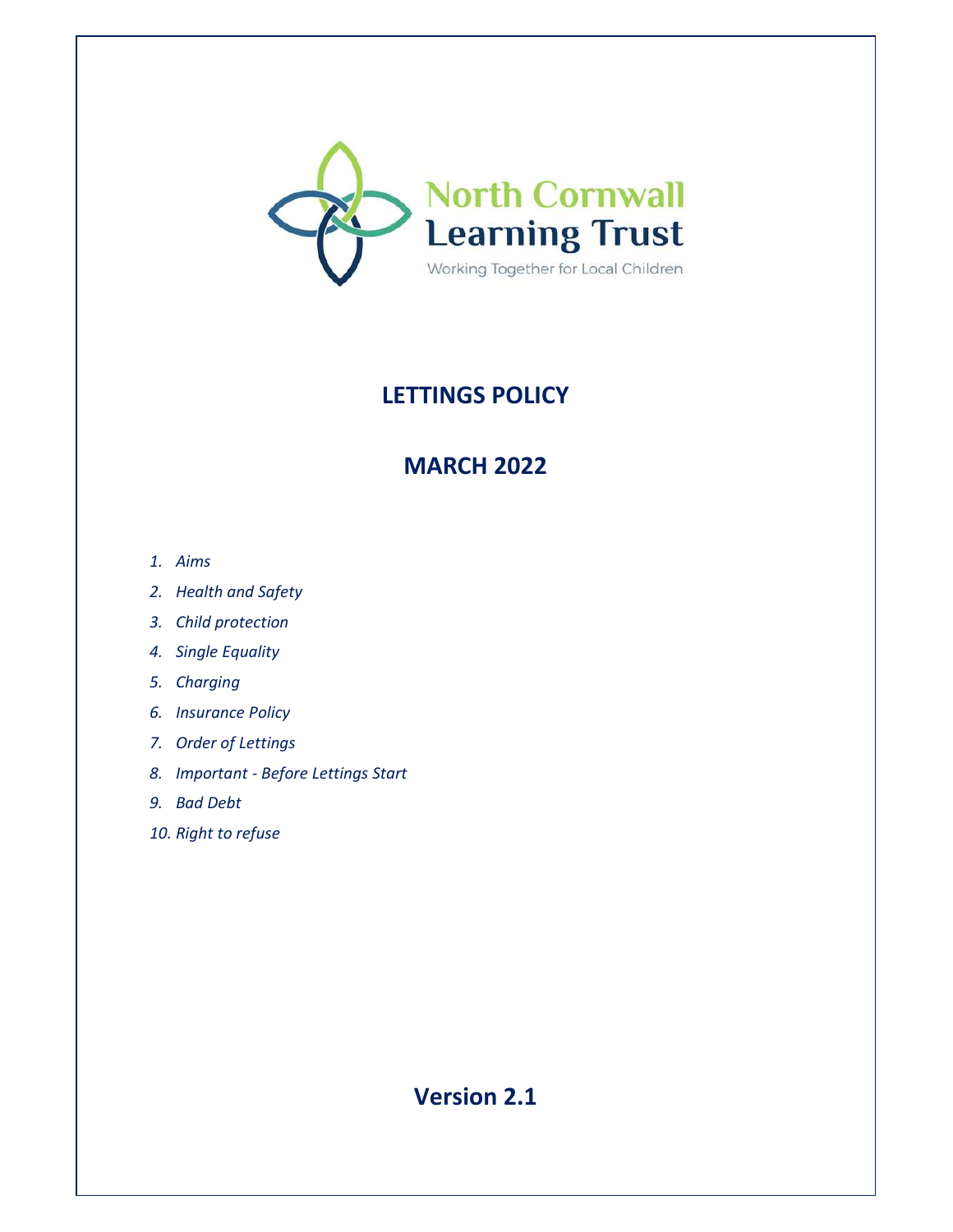## Lettings Policy

#### **1. Aims**

- To use the school facilities to the full by developing joint use with the community
- To offer facilities which conform to Health and Safety laws and guidelines
- To act as a focal point for community organisations

#### **2. Health and Safety**

It is our policy to conform not only to the Health and Safety laws but to carry out, wherever possible, the "good practice" recommended by the relevant organisations. The Premises Team all play a vital role in monitoring the health and safety of the school. People hiring the school facilities are sent a copy of the relevant laws and guidelines, together with a set of conditions laid down by the school. Certain facilities are not available for hire due to health and safety regulations and guidelines; these include use of the "tower" scaffolding and the use of electrical equipment off the school site.

The school reserves the right to cancel the let should the group be seen not adhering to current Health and safety laws and policies.

#### **3. Child Protection**

All groups who let the school facilities must conform to this schools' child protection policy and to current child protection laws.

The school will require the groups child protection policy along with the completed safeguarding assurance agreement before it allows the let to proceed and reserves the right to cancel the let should the group be seen not adhering to these policies.

#### **4. Single Equality**

We strive for all members of the 'school community' to be treated equally and adhere to the School's 'Single Equality' Policy.

#### **5. Charging**

There are three different rates of charges. Adult Continuing Education pays the rate recommended by the Local Authority. Bona fide community groups and approved youth groups pay a special rate (B) which ensures that the school conforms to the law and does not subsidise any letting. Commercial or personal lettings pay a rate (C) which reflects the "market". Charges may be varied only with the authorisation of the Finance Officer or the Headteacher. Charges are reviewed once a year by the Finance Officer and recommended to the Trust Committee Business and then agreed by the Trust Board. Income generated from letting is used to ensure that the necessary additions and/or repairs are carried out to conform to health and safety laws and guidelines; and that the school's facilities are further enhanced to the benefit of the school and the community.

#### **6. Insurance Policy**

A copy of the group's insurance policy must be provided.

#### **7. Order of Lettings**

The online booking programme is used to book rooms/ areas outside the normal school day. All lettings (internal and external) must be booked using a lettings form. Once the lettings form is submitted along with all relevant paperwork, the Lettings Co-ordinator or Premises Team will review it and advise whether the booking can be accommodated and whether or not the booking can be confirmed.